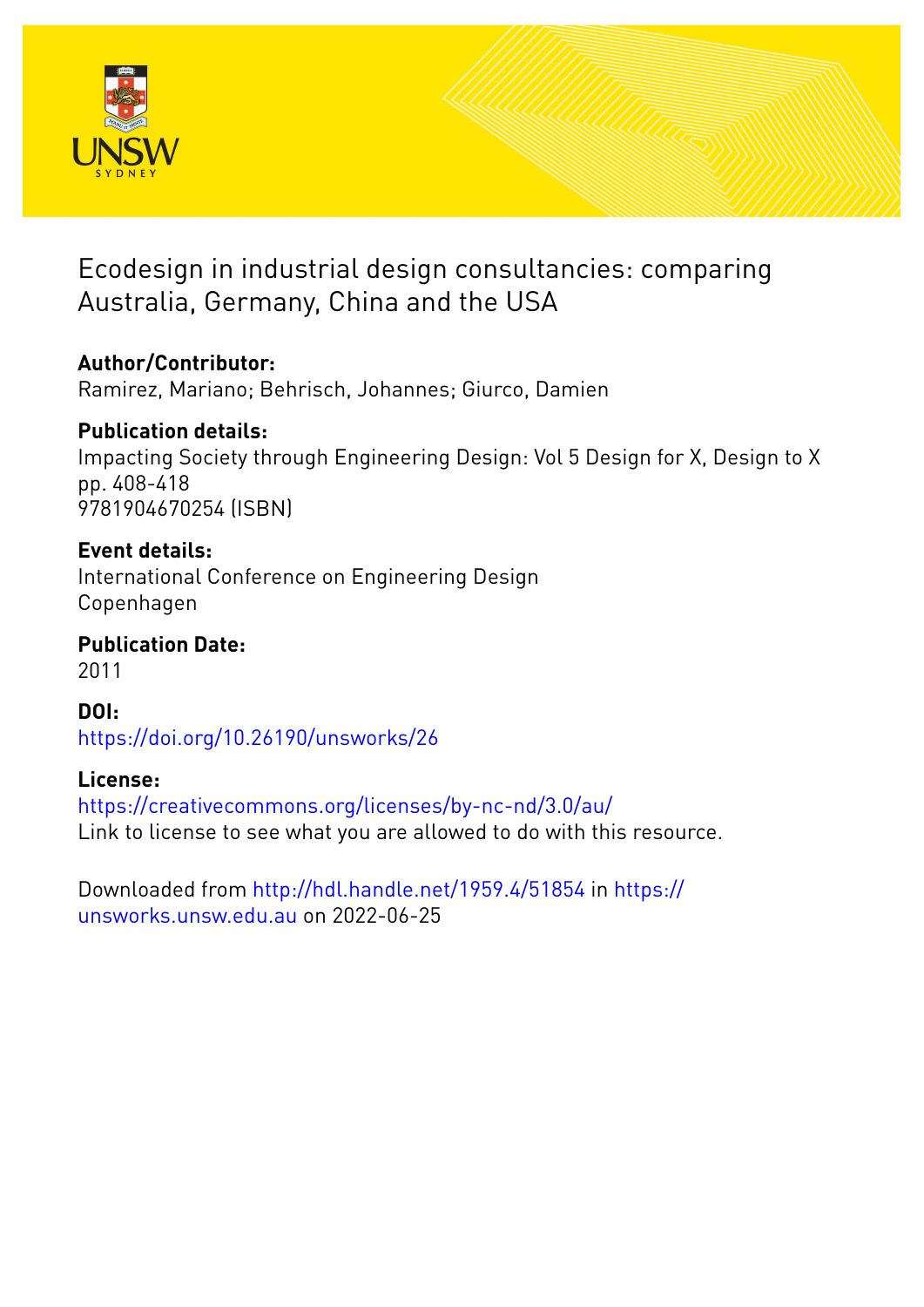

# ECODESIGN IN INDUSTRIAL DESIGN CONSULTANCIES – COMPARING AUSTRALIA, CHINA, GERMANY AND THE USA

### **Johannes Behirsch <sup>1</sup>, Dr. Mariano Ramirez<sup>2</sup> and Dr. Damien Giurco<sup>1</sup>**

(1) University of Technology, Sydney, Aus (2) University of New South Wales, Aus

# **ABSTRACT**

This paper presents the results of an empirical study, investigating the uptake of ecodesign by industrial design consultancies (ID consultancies) in Australia, China, Germany and the USA.

Designing products for a low environmental load, usually termed as ecodesign, offers high potential to reduce the environmental impact of our society, aiming for a sustainable development. However, there still appears to be no widespread uptake of ecodesign into product development praxis by industrial designers, with most ecodesign activity focusing on the engineering phase. Especially seldom are the necessary radical interventions to significantly improve the environmental performance of products. The literature review revealed that ID consultancies might be in a position to improve this situation. This paper presents the findings of a website content analysis, investigating the extent of ecodesign uptake by ID consultancies in Australia, China, Germany and the US. Those four countries were chosen to see if different, country specific frameworks impact on the attitude of ID consultancies towards ecodesign.

The paper verifies that ID consultancies have a high potential to improve ecodesign uptake by using their influence especially on early phases of the product development process and by addressing also non engineering related issues for ecodesign. This potential does not appear to be fully embraced yet. The paper concludes by identifying the highest representation of ecodesign on websites of Australian ID consultancies and the lowest on websites of Chinese ID consultancies. The way ID consultancies practice ecodesign is very country specific. Understanding the differences and developing recommendations how ID consultancies can better unfold their ecodesign potential requires deeper investigations in the case specific factors.

*Keywords: Ecodesign practice, Industrial design consultancies, Australia, China, Germany, USA*

# THE CONCEPT OF ECODESIGN

This section outlines the potential of ecodesign within the context of sustainable development.

A reduction of our ecological impact is necessary to facilitate a sustainable development [1, 2]. Products make up a major share of this ecological impact. Our society directs significant effort towards remedial activities such as waste management of discarded products or cleaning up production sites. Whilst important, the potential of these activities to reduce the ecological impact of our society towards more sustainable development is limited [2, 3]. Several authors see designing products for a low environmental load by default as more promising [3-6]. Interventions in the product development process, following this line of thought are usually summed up under the terminology of ecodesign [3, 4, 6]. Design interventions facilitate innovations, which can be allocated on a scale, ranging from incremental to radical. On this scale, interventions, aiming at incremental innovations are usually associated with product benchmarking or a step by step redesign of existing products [7]. Several authors point out that benchmarking or step by step improvements have the lowest potential for the reduction of the environmental load whereas more radical innovations are seen as more promising [5, 7]. In the context of the goal of a sustainable development, there is disagreement which negative environmental impacts need to be reduced to what extent [8]. However a prominent goal within the sustainable design research community is to support the reduction of the negative environmental impact of products by a factor 10 [1]. To reach that goal, innovations on the incremental side of the scale are important but only radical innovations have sufficient potential in reducing the environmental load [5, 7]. This paper shows that industrial design consultancies (ID consultancies) can play an important role in that context.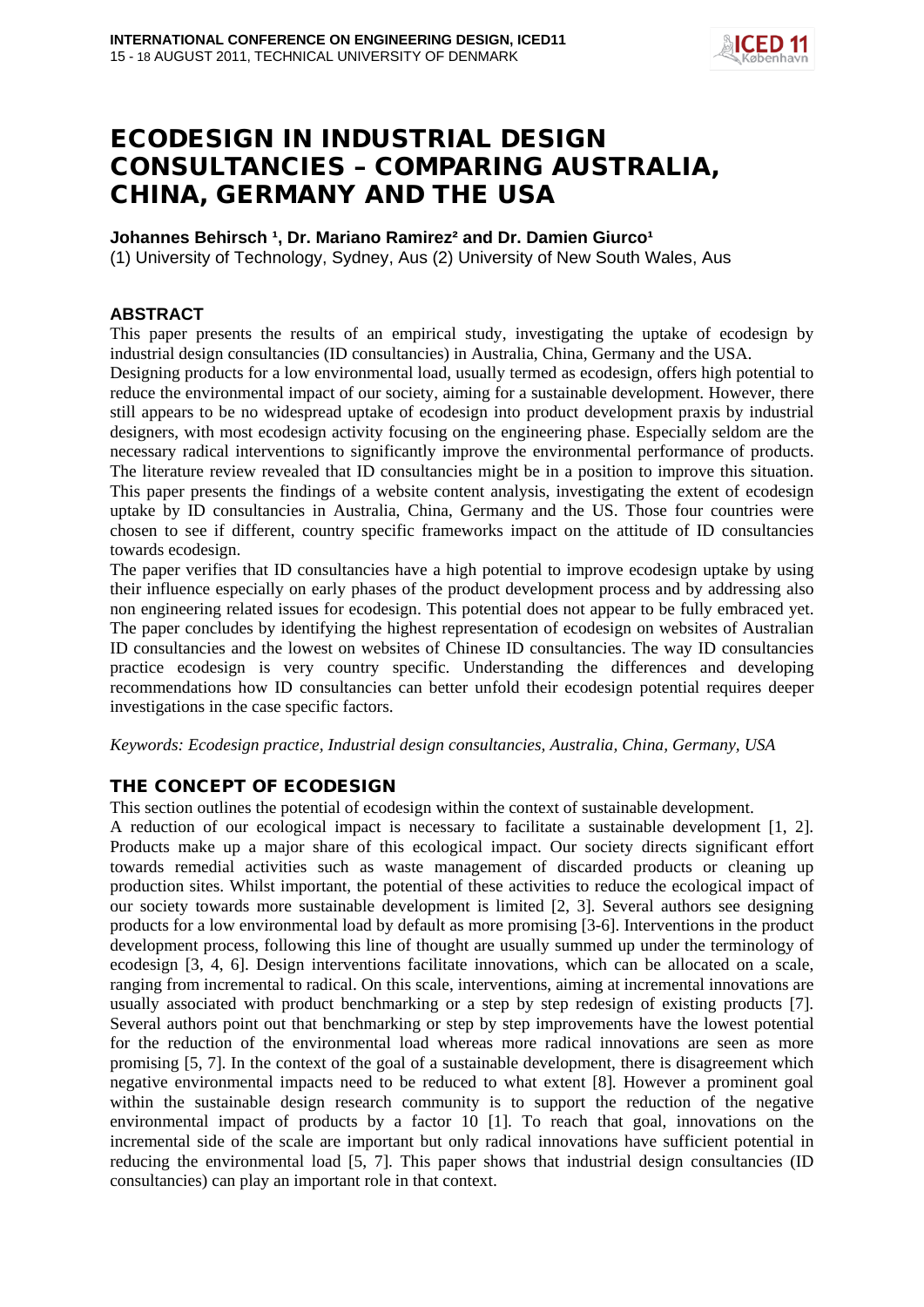#### AIMS OF PAPER

This paper addresses the question how far ID consultancies practice and promote ecodesign. It furthermore investigates which role ID consultancies are likely to play in the product development process to evaluate which leverage points they have to foster ecodesign uptake. The paper is structured in five sections. The first two sections review theoretical best praxis for ecodesign as well as reports about and critique on contemporary ecodesign practice. The third section elaborates if ID consultancies can theoretically comply with the recommendations and address the critique. The fourth section provides insight into the applied methodology to investigate ecodesign practice of ID consultancies. The fifth section presents the results.

# ECODESIGN THEORY

Whilst the introduction has outlined the potential of ecodesign in the context of sustainable development, this section addresses theoretical suggestions for ecodesign practice. It is divided in two subsections of which the first concerns ecodesign interventions and the second outlines recommendations for its implementation into the product development process.

#### **Ecodesign interventions**

A broad range of interventions can be taken to reduce the environmental impact of products. In the academic literature, these interventions are often termed as ecodesign strategies. The most comprehensive collection of them is listed by Brezet et al. [4] This list is referred to widely throughout the ecodesign literature [3, 7, 9, 10]. Investigating into the ecodesign practice of ID consultancies, Behrisch et al. [11] identified an additional ecodesign strategy. This strategy aims at making existing ecofriendly solutions more attractive to the user. Considering the user perspective in the product development process is one of the core competencies of industrial design [12, 13]. Therefore, it is highly likely, that the identified ecodesign strategy is specific to industrial design. It has to be highlighted that the ecodesign strategies are not a check list that can be applied blindly in hope for an improved environmental outcome [14]. The negative environmental impacts of products happen along the whole product life cycle [6, 7]. They can be very complex and are often case specific. This makes it necessary to consider the whole product life cycle when selecting and following the ecodesign strategies. This approach usually gets referred to as life cycle thinking [14].

|                                                                                                                | <b>Strategy</b>                                                                                           | <b>Sub-strategies</b>                                                                                                                                                            |  |
|----------------------------------------------------------------------------------------------------------------|-----------------------------------------------------------------------------------------------------------|----------------------------------------------------------------------------------------------------------------------------------------------------------------------------------|--|
| $@$ *                                                                                                          | New concept development                                                                                   | Dematerialization, shared use of product, integration of functions, functional<br>optimization of product components                                                             |  |
|                                                                                                                | <b>Product component level</b>                                                                            |                                                                                                                                                                                  |  |
| 1                                                                                                              | Selection of low impact<br>materials                                                                      | Cleaner materials, renewable materials, lower energy content materials,<br>recycled materials, recyclable materials                                                              |  |
| 2                                                                                                              | Reduction of materials usage                                                                              | Reduction in weight, reduction in transport volume                                                                                                                               |  |
|                                                                                                                | <b>Product structure level</b>                                                                            |                                                                                                                                                                                  |  |
| 3                                                                                                              | Optimization of production<br>techniques                                                                  | Alternative production techniques, fewer production steps, lower/cleaner<br>energy consumption during production, less production waste,<br>fewer/cleaner production consumables |  |
| 4                                                                                                              | Optimization of distribution<br>system                                                                    | Less/cleaner/reusable packaging, energy-efficient transport mode, energy-<br>efficient logistics                                                                                 |  |
| 5                                                                                                              | Reduction of impact during use                                                                            | Lower energy consumption during use, cleaner energy source, fewer<br>consumables needed, cleaner consumables, no waste of<br>energy/consumables                                  |  |
|                                                                                                                | Product system level                                                                                      |                                                                                                                                                                                  |  |
| 6                                                                                                              | Optimization of initial lifetime                                                                          | Reliability and durability, easier maintenance and repair, modular product<br>structure, classic design, strong product-user relation                                            |  |
| $\overline{7}$                                                                                                 | Optimization of end-of-life<br>system                                                                     | Reuse of product, remanufacturing/refurbishing, recycling of materials,<br>safer incineration                                                                                    |  |
| This strategy has been given the symbol '@' because it is much more innovative than the seven other strategies |                                                                                                           |                                                                                                                                                                                  |  |
| 8                                                                                                              | Increasing the attractiveness of an eco friendly solution (additional strategy, added by Behrisch et al.) |                                                                                                                                                                                  |  |

*Table 1: Ecodesign strategies*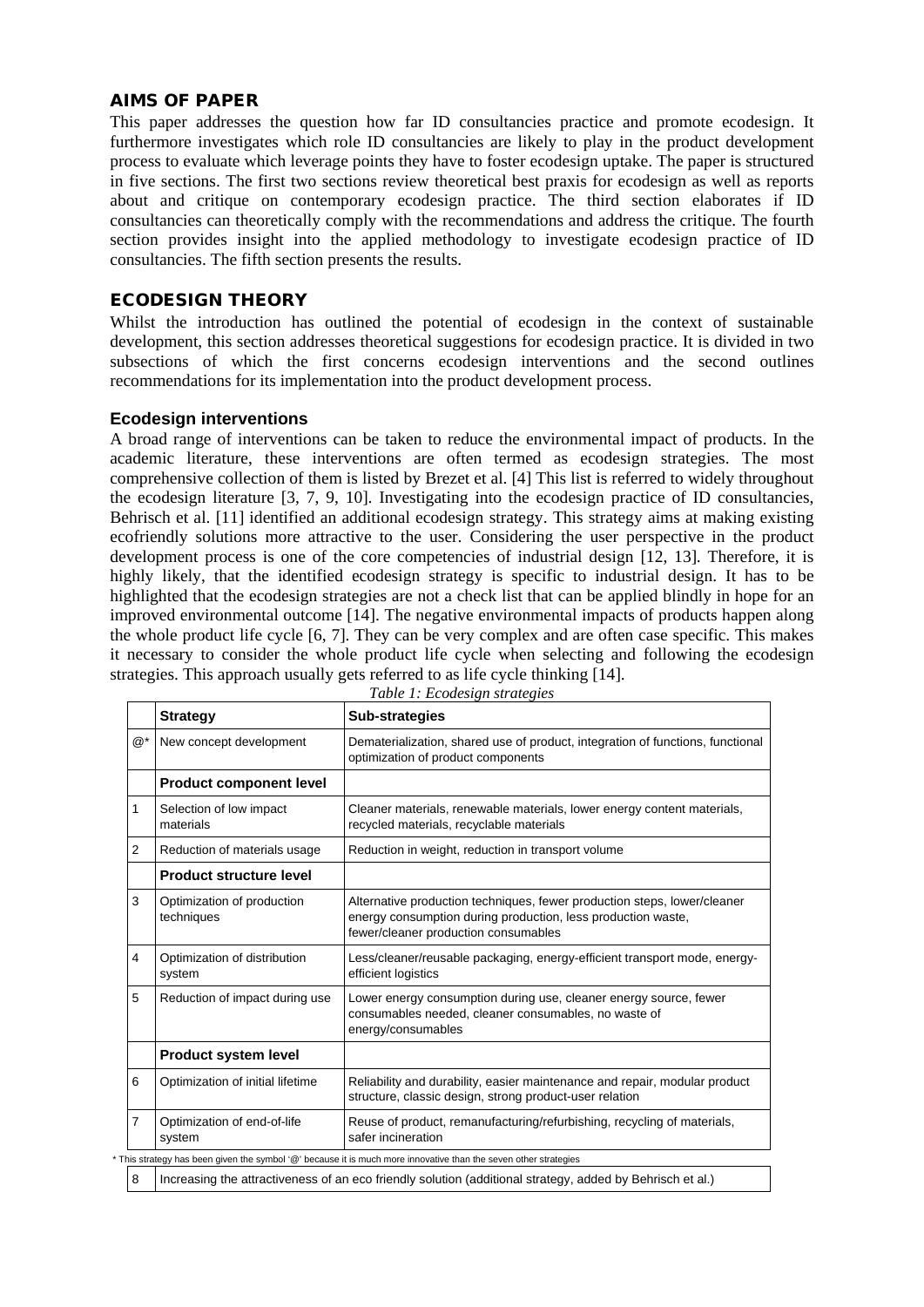#### **Ecodesign implementation into the product development process**

Through the progress of the product development process – from conceptual then detailed design through engineering to production – the properties of a product are becoming increasingly fixed and the ability to implement changes decreases [15, 16]. Most literature therefore suggests an integration of ecodesign strategies as early as possible [3, 16-18]. The model of the product development process by Roozenburgh and Eekels [19], which has been used various times throughout the academic literature [7, 10, 20], proposes that the product development process consists of two phases: the strategic phase, which determines what will be developed and for what reason and the operational phase, which works out a plan for doing so. An early implementation of ecodesign strategies in the product planning phase best facilitates mediating trade-offs with other requirements and exploiting win-win situations [18]. Some ecodesign strategies, like new concept development are even impossible to implement after the product development process has progressed to the strict development phase. Other strategies, such as the selection of low impact material or a reduction of material usage can in some cases also successfully be introduced during a later phase. Also in those cases, considering ecodesign as early as possible is most beneficial. Once ecodesign is taken up, it is necessary to fully incorporate it into all the later phases of the product design process as well [21].

Successful integration of ecodesign strategies requires the involvement of various stakeholders along the product design process. This makes a multidisciplinary approach for the implication of ecodesign strategies necessary [3, 22].

# ECODESIGN PRAXIS

This section reviews literature about how far the theoretical ideals of ecodesign have been applied in practice to date.

Despite a lot of research and the development of support for ecodesign, the concept does not appear to be fully adapted in product development practice [23].

Various studies have been carried out in order to determine the extent to which ecodesign gets applied by manufacturing companies. Most of the studies are of rather qualitative nature and based on interviews with a selected number of companies [14, 24, 25]. The studies show country specific differences in the extent ecodesign is practiced. Some uptake of ecodesign is reported in developed countries [14, 24, 26]. The majority of the investigated ecodesign interventions do not reflect the multidisciplinary, early integration suggested by the theory. They rather take place only in later phases [24]. This is also observed by Bas de Leeuw who notes that ecodesign *"never really managed to escape the purely technical engineering spheres"*[8]. Progressive companies such as Phillips have already seized most of the obvious win-win opportunities of eco efficiency which are possible by incremental innovations [26]. Very few more radical ecodesign innovations are conducted by manufacturing companies in developed countries [24, 26]. There appears to be little uptake of ecodesign in developing countries like Vietnam or Thailand [25], whereas in emerging economies such as in Taiwan or China ecodesign is increasingly gaining momentum [27, 28], at least for incremental innovations which happen in the operational phase of the product development process. Several authors critique that only some aspects of ecodesign have made it into the praxis of product development [26, 29] and that the incremental innovation achieved by current ecodesign interventions will not be enough to sufficiently reduce our environmental impact [5]. As ecodesign currently appears to focus on the engineering phases, other aspects of ecodesign, for example, extending the emotional durability of products or influencing the user's behavior such as designing products for shared use or sufficiency, largely do not find application in practice [29]. These strongly user related aspects can have significant impact on the ecological performance of the product. For example, a large share of electronic appliances ends up in landfill long before the end of their useful life just because they are perceived as outdated [30].

# ID CONSULTANCIES AND ECODESIGN

This section identifies a high potential on the side of ID consultancies to foster ecodesign uptake and to address several shortcomings of current ecodesign practice.

Industrial design is involved in most product development processes [12]. The discipline of industrial design usually plays a key role in developing the product concept, and helps to carry it through the whole product development process. The international council of societies of industrial design defines the aim of design as follows: *"Design is a creative activity whose aim is to establish the multi-faceted*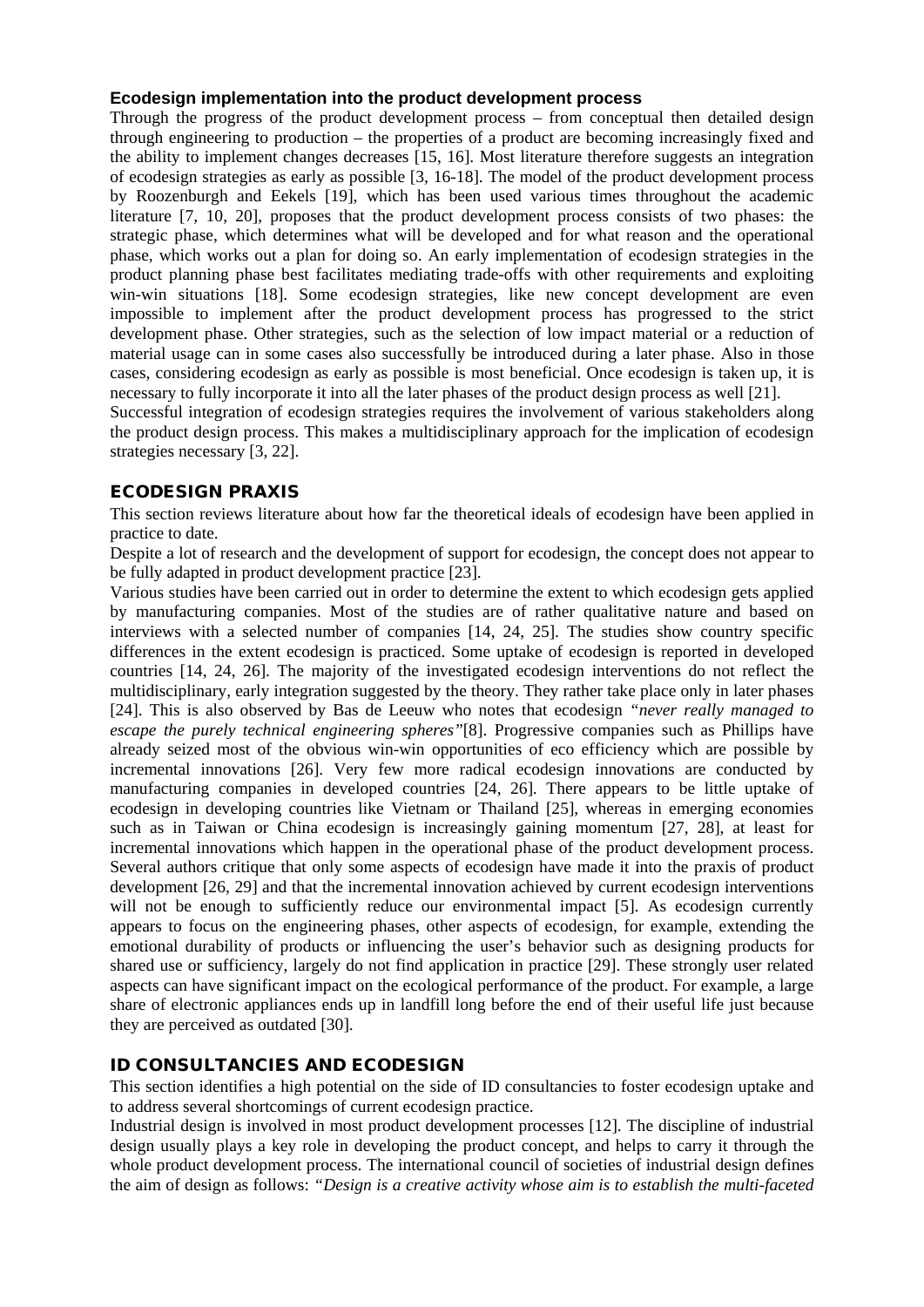*qualities of objects, processes, services and their systems in whole life cycles. Therefore, design is the central factor of innovative humanization of technologies and the crucial factor of cultural and economic exchange."* [31] This statement sums up important characteristics of industrial design. In generating new solutions, industrial design considers the requirements of multiple stakeholders [32], involved in the product development process and adds the user perspective to those requirements [12, 13, 22]. Industrial design synthesizes all these requirements as early as possible by using prototyping and visualization techniques to make different possible solutions tangible and discussible [13, 33]. Cyclic models of the product design process show that this activity delivers feedback to the requirements formulated in the product planning phase and even has the potential to alter them [13, 34]. A case study by Feldman and Boult [35] shows that industrial designers, bringing forward attractive suggestions for more radical innovations in a project, initially targeting at incremental innovations can not only impact on the product requirements but even alter the scope of a project.

Table 2 sums up the relevant qualities of the discipline of industrial design and puts them next to suggestions for integrating ecodesign into the product development process and critique on contemporary ecodesign practice, reviewed earlier. Comparing the two columns, it becomes evident that industrial design can be a good agent for implementing ecodesign into the product development process and for addressing current deficits in ecodesign practice.

| Suggestions for integrating ecodesign into the<br>product development process | Qualities of industrial design                                                                     |
|-------------------------------------------------------------------------------|----------------------------------------------------------------------------------------------------|
| Early integration in the product development process to                       | High potential to influence the early stages of the product                                        |
| facilitate win-win situations and mediate potential trade offs                | development process                                                                                |
| Requires innovation                                                           | Specialised in bringing up new solutions                                                           |
| Requires multi stakeholder approach                                           | Specialized in synthesizing requirements from various<br>stakeholders in suggestions for solutions |
| Critique on contemporary ecodesign practice                                   |                                                                                                    |
| Only incremental innovation                                                   | Capability to promote more radical innovation                                                      |
| No consideration of the user perspective                                      | Specialised in bringing the user perspective into the product<br>development process               |

*Table 2: Comparing requirements for ecodesign with the capabilities of industrial design*

This potential of industrial design has been realized by various authors [1, 12] and also by the ICSID who states *"enhancing global sustainability and environmental protection"* as one of the major goals of industrial design [31]. However, it is not clear how far this potential currently is used. Several factors might hinder industrial designers in embracing that potential such as the lack of a rigor life cycle thinking approach or their actual role in the product development process. Even though industrial design has a high potential to contribute to the product planning phase, Lofthouse [36], Sherwin [37] and Blaich and Blaich [12] find that industrial designers employed in product development departments of large companies are mainly active in the later phases of the product development process and have limited impact on the product planning phase. This reduces their capability to unfold their potential to foster ecodesign. This situation is likely to be different for ID consultancies [38]. Several authors observe that they increasingly take over strategic roles [13, 35, 39]. The extent to which they actually do so is not clarified yet. Also investigating extent they integrate ecodesign into their service portfolio is and use their potential role to foster ecodesign has not yet been addressed in detail. Vanchan, states that ID consulting praxis generally are a not extensively researched field [39].

#### **METHODOLOGY**

To gather the data about de ID consultancies, their corporate websites were reviewed, using content analysis after Krippendorff [40]. This approach already has been used successfully by Capriotti et al. [41] to investigate the communication of corporate social responsibility issues on company's websites. As a first step, it was investigated if the ID consultancies express any general environmental awareness. Thereafter the website, but especially the capability statement and the portfolio, was searched for evidence of ecodesign strategies. To gain clarity, if ID consultancies applied life cycle thinking to select and apply the ecodesign interventions evidence for the use of tools like life cycle assessment was captured. To allocate the role of the ID consultancy in the product development process, the services it offers were compared with the activities, necessary along the product development process, as described by Roozenburgh and Eekels [19]. The clear separation between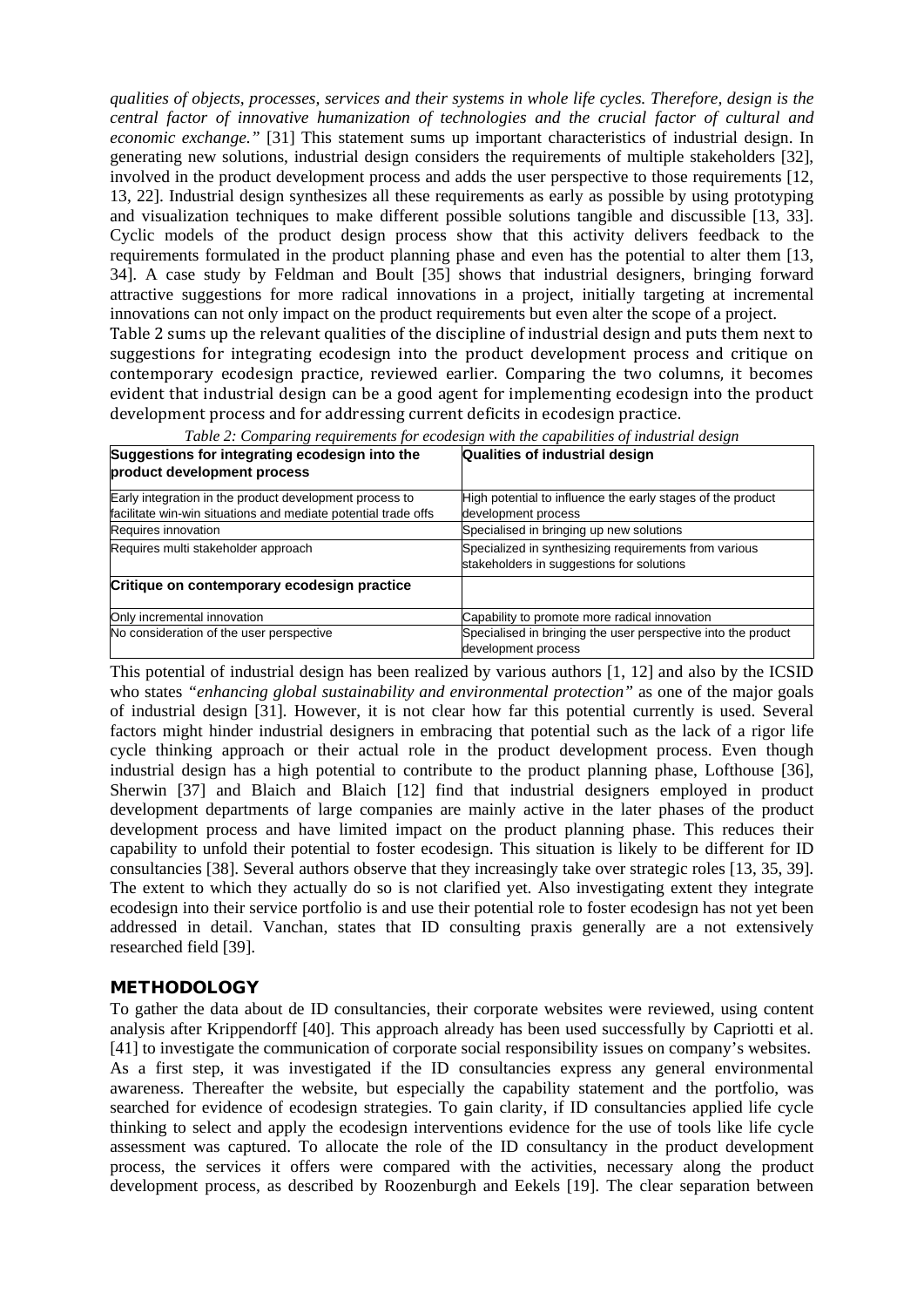product planning and strict development phase made it possible to allocate the role of the ID consultancies to either one or both of the phases. Building on the terminology of Bakker [20], those ID consultancies that offer services in the strict development phase were classified as operational and those offering services for the product concept phase were classified as strategic. ID consultancies, covering services in both phases were classified as holistic. The data collection was conducted by three different researchers. To assure coherence of the data collection, a detailed procedure was set up.

# **Sampling**

As the literature review has indicated, country specific factors can play an important role in the uptake of ecodesign. To capture country specific differences, this study was conducted in Australia, China Germany and the USA. It was beyond the scope of this study, to cover the US in total. We focused on California, as a study, conducted by Vanchan [39] indicates California as the state with one of the highest design activity. The aim was to analyze at least 100 ID consultancies per country. The URLs of the websites were gathered from representative databases that are freely available via the internet. For all countries the database of Core77, the world's largest online industrial design magazine, was consulted. The data was supplemented with contact details of professional industrial design associations for each country.

The following section provides a brief overview about the different frameworks for ecodesign, practiced by ID consultancies.

#### *Australia*

Australia, as most industrialized countries has an active ID community. In the mid 90s, Australia received international attention by the ecodesign community: The EcoRedesign™ program, run by the Centre for Design at the Royal Melbourne Institute of Technology successfully showed that including life cycle considerations to reduce the environmental impact of products into product development process can be an opportunity and not a threat [42]. The program, which ended in 1997, was perceived as a success by its participants. Despite this positive experience, little progressive ecodesign practice happens in Australia today [43].

#### *China*

The rapid growth of China's economy boosts the development of its industrial design community [44, 45]. China has several laws, aiming at the reduction of the environmental impact of products such as the China RoHS (enforced 03/2007), or China WEEE (enforced 01/2011) [46]. Being a major exporter of manufactured goods, international regulation such as the European or the US also impact on ecodesign uptake in China [25, 27].

#### *Germany*

Germany has a long and rich tradition in industrial design, reaching back to the "German Werkbund", founded in 1907. German design is famous for being resource cautious and efficient. Products of German companies like Wilkhan are mentioned as positive examples in the ecodesign literature [4]. Green industries contribute an important, fast growing share to the German economy [47]. This development also gets supported by the German legislative framework which is regarded as progressive [24].

#### *USA (California)*

Also the US has released several environmental product policies, aiming at the reduction of the environmental load of products, especially Electronic and Electric appliances [48]. The IDSA (Industrial design society of America) puts a special focus on promoting ecodesign has an extensive section on its website devoted to ecodesign, were also numerous resources can be found [49].

#### **Limitations of the website content analysis**

Even though this study compares ID consultancies in 4 countries, and some of the framework for ecodesign, practiced by ID consultancies is addressed, it is to note that it was beyond the scope of this study to fully elaborate the context for the ID consultancies in the different countries. This context, such as the market that ID consultancies serve the education and cultural background of the designers and their interaction with their clients can have a significant impact and will need to be addressed for drawing further reaching conclusions about contemporary ecodesign practice and to formulate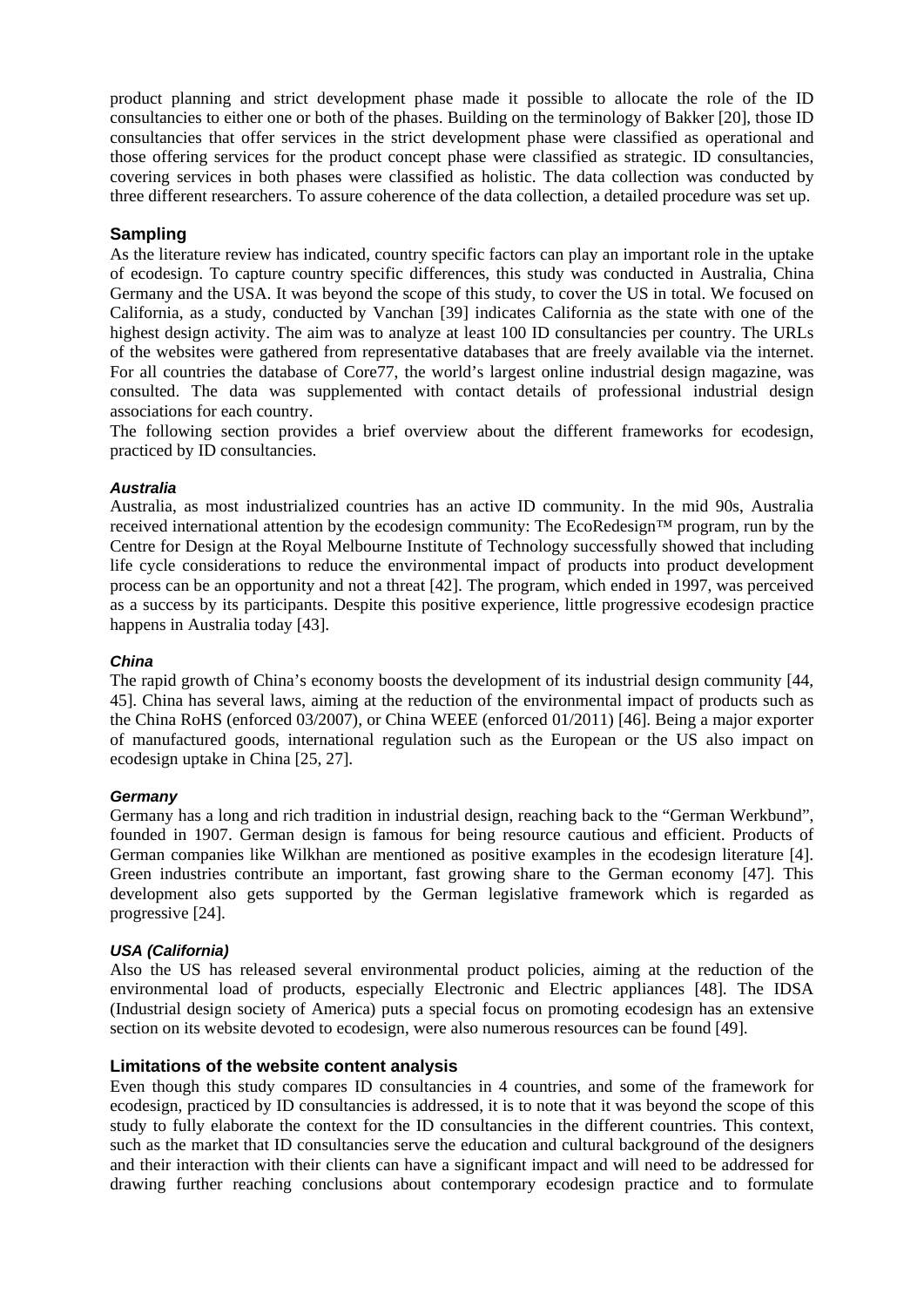recommendations for improvement. The chosen approach is capable allocate the potential role of ID consultancies in the product development process and to provide insight into their ecodesign activities. This study therefore should be seen as a first step in mapping the ecodesign activities of ID consultancies in the different countries as a basis for further research.

# RESULTS AND DISCUSSION

### **Role**

As shown in Figure 1, in all 4 countries, less than 8% of the ID consultancies represent themselves in a strategic role only. For every country, more than 90% of the ID consultancies announce capabilities to execute services in the strict development phase and are therefore classified as either holistic or operational. The share of ID consultancies that supplement these services with services in the product planning phase (i.e holistic) varies between the countries. The highest number of ID consultancies who represent themselves in an operational role only is found in Germany. The lowest share of ID consultancies, offering services for the strict development phase only was found in the US (California).

#### *Figure 1: Role of the ID consultancies*

Despite country specific differences, the results show two things:

- 1. A significant share (between 38% and 58%) of ID consultancies represent themselves in a strategic or holistic role that enables them to directly influence on the product planning phase, where it is crucial to implement ecodesign
- 2. The larger share of ID consultancies offers services at least for the strict development phase, highlighting their capability to carry the ideas through the whole product development process.

Compared with industrial designers who are employed in product development departments of large companies, who are predominantly active in the strict development phase only [36] , ID consultancies appear to have a greater potential to foster the uptake ecodesign in both phases of the product development process.

#### **Environmental awareness**

Figure 2 shows the environmental awareness and ecodesign activity of ID consultancies.

The highest share of environmental awareness amongst ID consultancies was identified in Australia, where almost half of the investigated websites (45%) showed some indication for the ID consultancies being cautious about their capability to positively impact on the environmental load of their products. The lowest awareness was found in China, followed by Germany. In the context of the progressive environmental product policies [24] and the importance of green technologies in the German economy [47], this is surprising. The applied methodology does not allow deep enough insight to draw conclusions why less German ID consultancies appear to be environmentally aware than ID consultancies in Australia or the US (California).

However, we assume that it either is seen as obligatory by German ID consultancies to apply ecologically cautious design or the interventions for environmental cautious products do not happen under the influence of ID consultancies, but other contributors to the product development process such as engineers.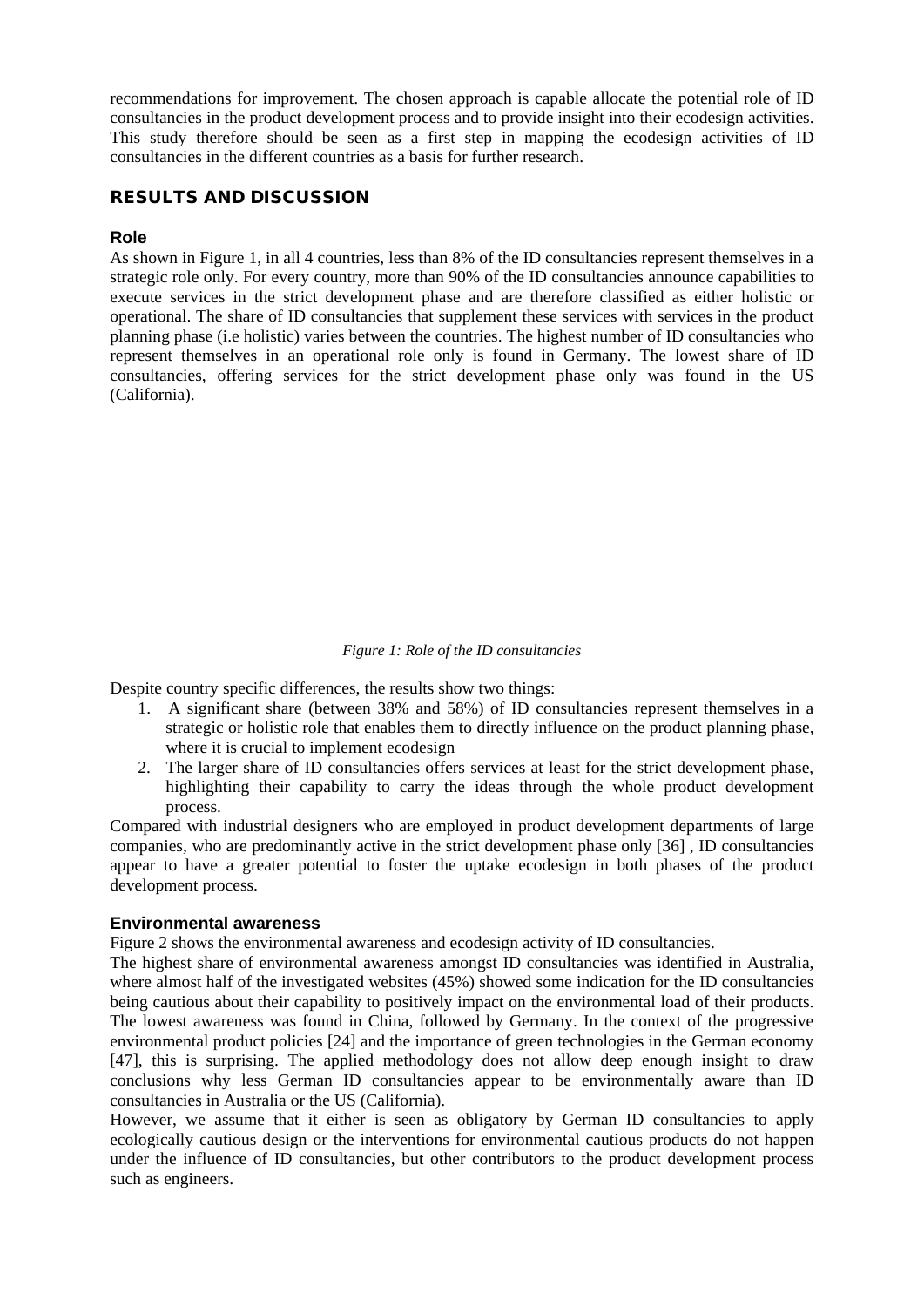

*Figure 2: Environmental awareness amongst ID consultancies*

This would align well with the statement of Bas de Leeuw who highlights that ecodesign mainly is practiced in the engineering phase [8]. The findings in all 4 countries show that ID consultancies who announce ecodesign as one of their capabilities do not necessarily show ecodesign examples in their portfolio and vice versa. The absence of mentioning ecodesign as a service on those websites of ID consultancies who show ecodesign examples can have two reasons: One might be that they see including environmental considerations as obligatory. The other might be that they do not see it as a service that is likely to be of high priority for the visitors of their website.

#### **Life cycle thinking**

As highlighted earlier, a rigor understanding of the product's life cycle is necessary for selecting and following the appropriate ecodesign interventions. Therefore, those websites which listed ecodesign in their capability statement were investigated closer if tools or approaches were used by the ID consultancies, allowing them to do so. No indication for those was found websites of Chinese ID consultancies. In Australia, 27% of the ID consultancies, listing ecodesign in their capability statement indicated the use of tools for life cycle thinking. Figure 3 shows the findings for each country.

The numbers in Figure 3 have to be interpreted carefully, as ID consultancies might not want to reveal the tools and support, they use for their services to their competitors. Therefore the absence of indications for life cycle thinking support does not necessarily mean that the ID consultancies do not practice it.



*Figure 3: Indications for the use of tools for life cycle thinking*

# **Ecodesign Strategies**

Figure 4 shows the distribution of the popularity of different strategies per country.

When interpreting Figure 4, it is important to acknowledge that it indicates the uptake of the ecodesign strategies by the environmental aware ID consultancies only. 100% therefore represents a different share of ID consultancies per country. (See Figure 2: For Australia 45%, for China 17%, for Germany 26%, for the US (California) 31%). Therefore comparisons between the countries have to take into account the variations of ecodesign uptake in the different countries.

Except for the neglect of the strategy "making ecodesign solutions more attractive" in Australia, indications for the uptake of all previously introduced ecodesign strategies are found in all countries. The absence of the strategy "making ecodesign solutions more attractive" in Australia may be rooted in the fact that increasing the appeal of products is core to industrial design and therefore seen as obligatory and not explicitly mentioned in the context of ecodesign.

Despite this exception, the broad coverage of ecodesign strategies underlines the capability of ID consultancies to practice ecodesign. Especially the strategy "New concept development", which is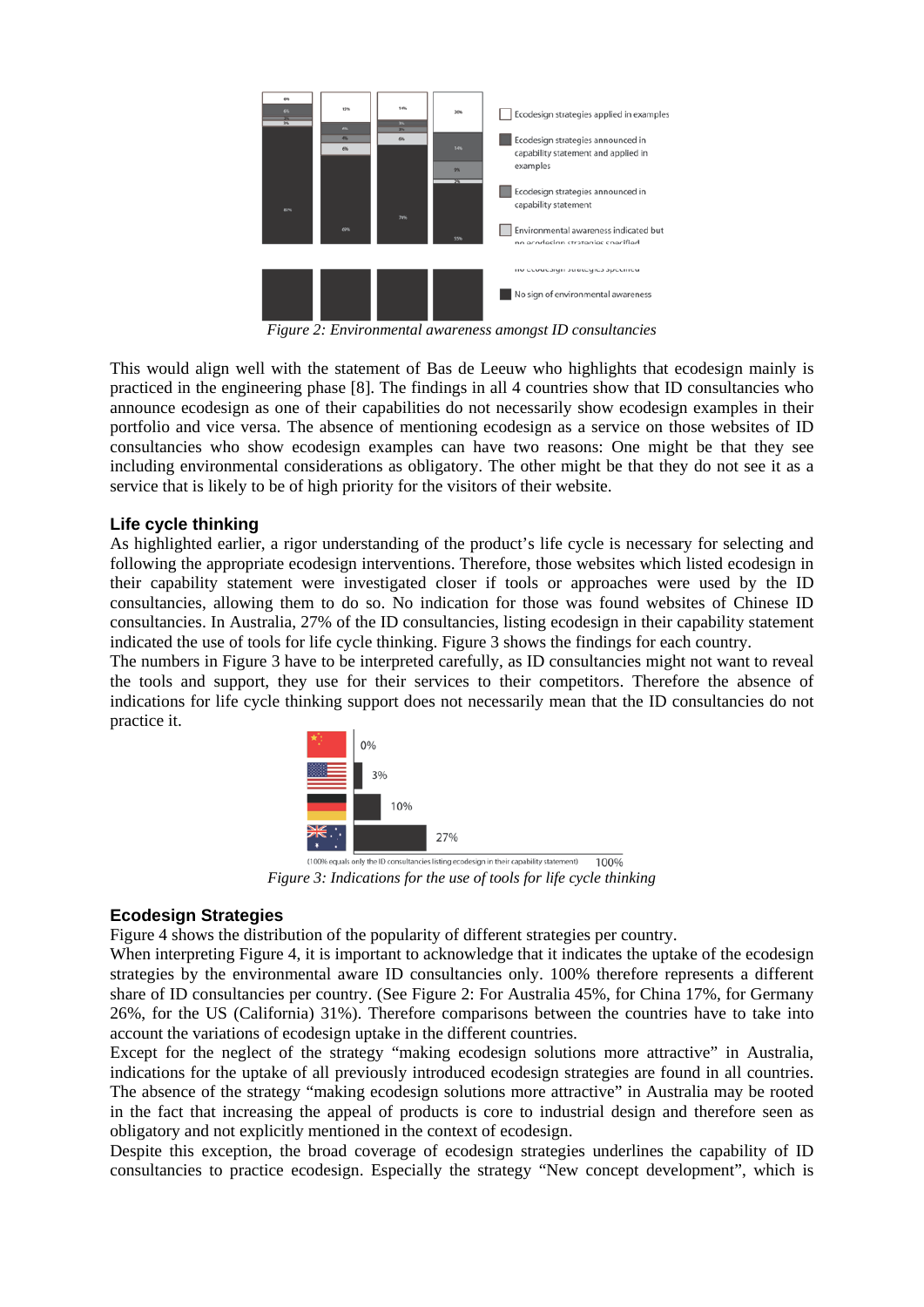associated with more radical innovations [3], makes it obvious that ID consultancies are indeed capable of contributing more than just incremental ecodesign innovations. Despite this potential, the majority of the examples in the portfolios of the industrial design consultancies represent incremental innovations.



*Figure 4: Popularity of ecodesign strategies amongst the ID consultancies*

ID consultancies prove capable of using their expertise in considering the user perspective for ecodesign. Examples for this capability are designing for a long term emotional durability of products (the product enables a *"strong product-user relation",* the product *"encourage*(s) *people to 'own' and re-use the"* product), influencing user behavior through design ("*To make recycling simple and rewarding"; "motivate users to become more responsible with resource usage"*) and making eco friendly solutions more attractive to the user *("Make energy saving devices more aesthetically pleasing",* the ecofriendly solution *"aligns with the current perceptions"*).

The popularity of different ecodesign strategies and therefore the way ID consultancies practice ecodesign varies significantly from country to country. As compliance with legislative demand or other local factors are rarely mentioned as supporting arguments for their ecodesign services on the websites of the ID consultancies, it is beyond this study to draw further conclusions about the popularity of the different ecodesign strategies. The variations might be due to cultural reasons, the market for ID consultancies or even in the educational background of the designers, working in the ID consultancies.

# **CONCLUSION**

The uptake of ecodesign by ID consultancies and the way they practice ecodesign varies significantly between the countries. ID consultancies in all countries appear to be capable to contribute to the uptake of ecodesign by applying various ecodesign interventions. Still the majority of ecodesign practice amongst ID consultancies appears to be focused on incremental innovations. However some uptake of the ecodesign strategy "new concept development" which requires more radical innovations was identified in all countries. ID consultancies also proved capable to make use of their skills in considering the user perspective in the context of ecodesign. At least 38% of the ID consultancies represent themselves in a role that gives them the possibility to impact on the product planning phase of the product development process, where it is crucial to implement ecodesign. ID consultancies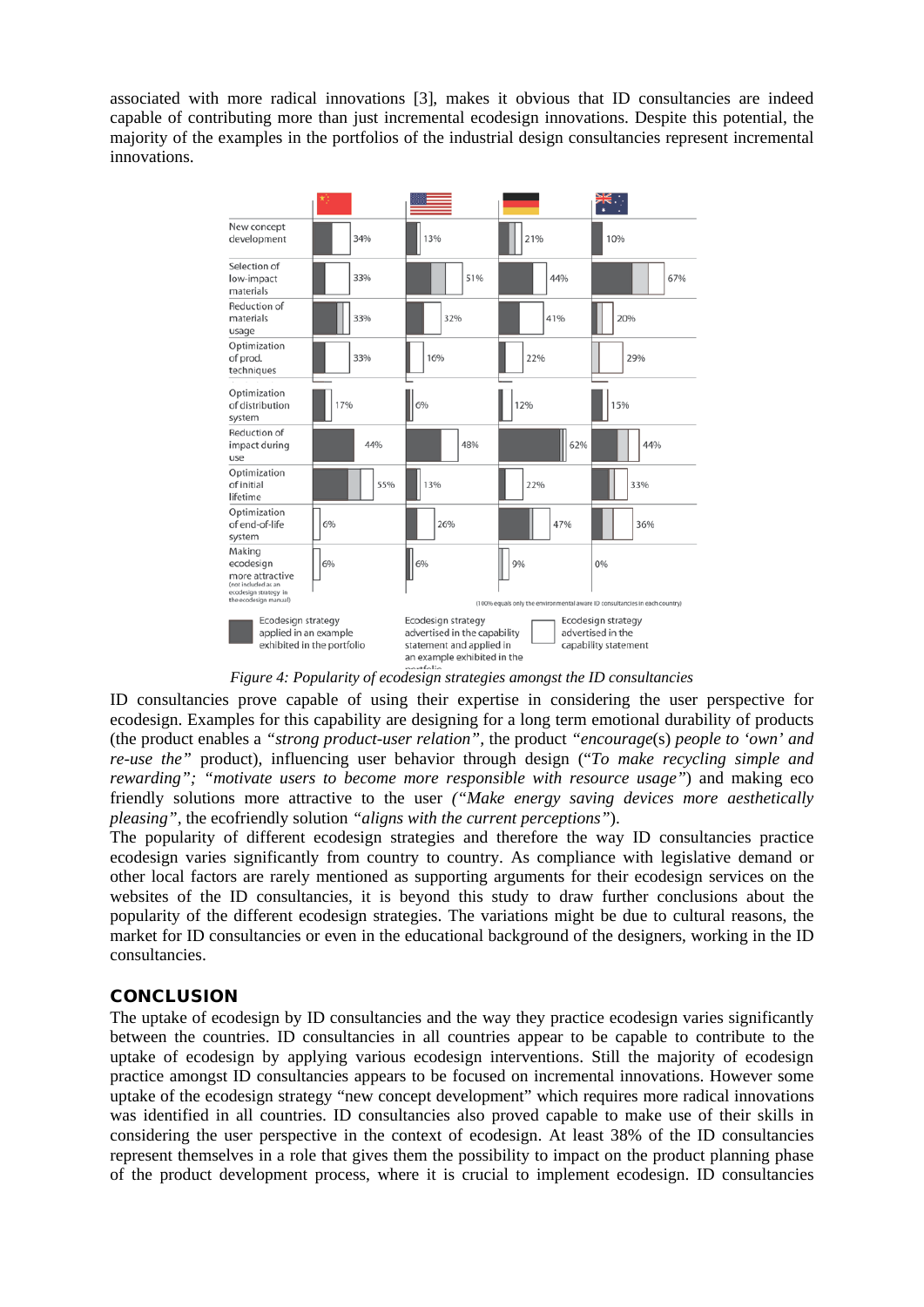therefore have proven to potentially be good agents to promote and practice ecodesign more actively and to address the critique currently expressed on ecodesign practice. They currently do not appear to fully embrace that potential. It therefore is suggested to investigate in greater detail, how to get them to unlock this potential, embrace ecodesign as a new service and contribute to a sustainable development.

#### **ACKNOWLEDGEMENTS**

The authors would like to thank Jessica Tong and Joseph Louis Tan who supported the website content analysis. We furthermore would like to acknowledge two anonyms reviewers and thank them for their helpful comments.

#### **REFERENCES**

[1] Schmidt-Bleek, F., *Wieviel Umwelt braucht der Mensch? MIPS. Das Maß für ökologisches Wirtschaften*. (Rainer Klüting Birkhäuser Verlag AG, Basel, 1999).

[2] Charter, M. and Tischner, U., *Sustainable solutions: developing products and services for the future*. (Greenleaf publishing, Sheffield, 2001).

[3] Tischner, U., Schmincke, E., Rubik, F. and Prosler, M., *How to do EcoDesign?* (Verlag Form, Frankfurt, 2000).

[4] Brezet, H. and Van Hemel, C., *Ecodesign: a promising approach to sustainable production and consumption*. (UNEP, Paris, 1997).

[5] Vezzoli, C. and Manzini, E., *Design for environmental sustainability*. (Springer Verlag, London, 2008).

[6] Wimmer, W., Züst, R. and Lee, K.-M., *ECODESIGN Implementation - A systematic guidance on integrating environmental considerations into product development*. (Springer-Verlag, Dordtrecht, 2004).

[7] Crul, M., Diehl, J. and Ryan, C., *Design for Sustainability A Step-by-Step Approach*. (UNEP, Paris, 2009).

[8] Tukker, A. and Tishcner, U., *New business for old europe*. (Greenleaf Publishing Ltd, Sheffield 2006).

[9] Van Hemel, C. and Cramer, J., Barriers and stimuli for ecodesign in SMEs. *Journal of Cleaner Production*, 2002, 10(5), pp439-453.

[10] Crul, M. and Diehl, J., *Design for Sustainability (D4S): Manual and Tools for Developing Countries*. (UNEP, Paris, 2006).

[11] Behrisch, J., Ramirez, M. and Giurco, D., The use of ecodesign strategies and tools: state of the art in industrial design praxis. *erscp-emsu 2010* (Tu Delft, Delft, 2010).

[12] Blaich, R. and Blaich, J., *Product design and corporate strategy: managing the connection for competitive advantage*. (McGraw-Hill, New York, 1993).

[13] Weiss, L., Developing tangible strategies. *Design Management Journal*, 2002, 13 No1, pp33-38.

[14] Mathieux, F., Rebitzer, G., Ferrendier, S., Simon, M. and Froelich, D., Ecodesign in the European Electr(on)ics industry–An analysis of the current practices based on cases studies. *The Journal of Sustainable Product Design*, 2001, 1(4), pp233-245.

[15] Giudice, F., La Rosa, G. and Risitano, A., *Product design for the environment: a life cycle approach*. (CRC Press, Boca Raton, 2006).

[16] Luttropp, C. and Lagerstedt, J., EcoDesign and The Ten Golden Rules: generic advice for merging environmental aspects into product development. *Journal of Cleaner Production*, 2006, 14(15-16), pp1396-1408.

[17] Bhamra, T.A. and Lofthouse, V.A., Making things better - an industrial designer's approach to ecodesign. *D3 desire, designum, design: 4th European Academy of Design Conference* (European Academy of Design, Aveiro, 2001).

[18] Fargnoli, M. and Sakao, T., Coordinating Ecodesign Methods in Early Stages of Industrial Product Design. *International Journal of Environmentally Conscious Design & Manufacturing*, 2008, 14(2), pp35-65.

[19] Roozenburg, N. and Eekels, J., *Product design: fundamentals and methods*. (John Wiley & Sons Inc, Hoboken, 1995).

[20] Bakker, C.A., *Environmental information for industrial designers, PhD Thesis*. (Technische Universiteit Delft, Delft, 1995).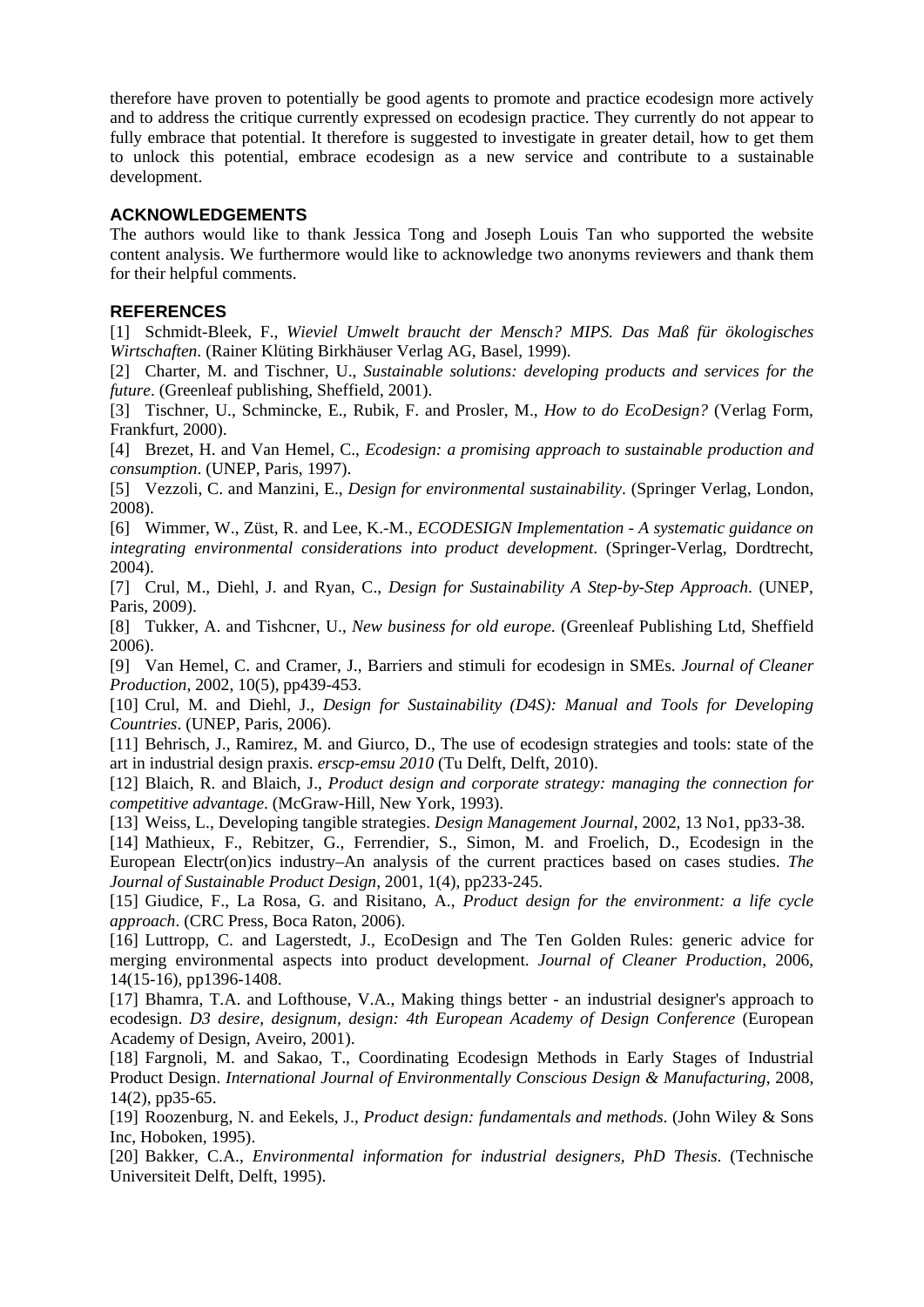[21] White, C. and Stewart, E., Aligned for Sustainable Design: An ABCD Approach to Making Better Products. (BSR, IDEO, 2008).

[22] Young, G., Design thinking and sustainability. pp27 (Zumio, Sydney, 2010).

[23] Karlsson, R. and Luttropp, C., EcoDesign: what's happening? An overview of the subject area of EcoDesign and of the papers in this special issue. *Journal of Cleaner Production*, 2006, 14(15-16), pp1291-1298.

[24] Tukker, A., Eder, P., Charter, M., Haag, E., Vercalsteren, A. and Wiedmann, T., Eco-design: The state of implementation in Europe–conclusions of a state of the art study for IPTS. *The Journal of Sustainable Product Design*, 2001, 1(3), pp147-161.

[25] Lindahl, M., The State of Eco-design in Asian Electrical and Electronic Companies: A Study in China, India, Thailand and Vietnam. pp160 (AEDE Asia Eco-Design Electronics I Centre for Sustainable Design, Farnham, 2007).

[26] Stevels, A., Moving companies towards sustainability through eco-design: conditions for success. *Journal of Sustainable Product Design*, 1997, 3, pp47-55.

[27] Chen, P., The WEEE Challenge to China. In *Environmentally Conscious Design and Inverse Manufacturing, 2005. Eco Design 2005. Fourth International Symposium on ecodesign.* Tokyo. pp532-534 (IEEE)

[28] Chen, J., Shih, L., Yang, J. and Chen, T., Eco-design Activities in Taiwan. In *Environmentally Conscious Design and Inverse Manufacturing, 2005. Eco Design 2005. Fourth International Symposium on ecodesign.* Tokyo. pp535-538 (IEEE)

[29] Fletcher, K. and Goggin, P., The dominant stances on ecodesign: a critique. *Design Issues*, 2001, 17(3), pp15-25.

[30] Chapman, J., *Emotionally durable design: objects, experiences and empathy*. (Earthscan, London, 2005).

[31] ICSID. Definition of Design [online]. ICSID. 2010. Available from: <http://www.icsid.org/about/about/articles31.htm> [10.11.2010]

[32] Brown, T. and Katz, B., *Change by design: how design thinking transforms organizations and inspires innovation*. (Harper Business, New York, 2009).

[33] Tennity, M., What clients want in consultants. *Design Management Journal (Former Series)*, 2003, 14(3), pp10-14.

[34] Dubberly, H., *How Do You Design? A compendium of Models*. (Dubberly Design Office, San Francisco, 2004).

[35] Feldman, J. and Boult, J., Third-Generation Design Consultancies: Designing Culture for Innovation. *Design Management Review*, 2005, 16(1), pp40-47.

[36] Lofthouse, V., Investigation into the role of core industrial designers in ecodesign projects. *Design studies*, 2004, 25(2), pp215-227.

[37] Sherwin, C., *Innovative ecodesign: An exploratory and descriptive study of Industrial design practice*. (Cranfield University, Cranfield, 2000).

[38] Mawle, R., Bhamra, T. and Lofthouse, V., The Practice of Ecodesign. *Knowledge Collaboration & Learning fur Sustainable Innovation* (ERSCP - EMSU, Delft, 2010).

[39] Vanchan, V., Communication and relationships between industrial design companies and their customers. *The Industrial Geographer*, 2007, 4(2), pp28-46.

[40] Krippendorff, K., *Content analysis: An introduction to its methodology*. (Sage Publications, Inc, Thousand Oaks, 2004).

[41] Capriotti, P. and Moreno, A., Corporate citizenship and public relations: The importance and interactivity of social responsibility issues on corporate websites. *Public Relations Review*, 2007, 33(1), pp84-91.

[42] Sweatman, A. and Gertsakis, J., Mainstream appliance meets eco-design. *The Journal of Sustainable Product Design*, 1997, 1(2), pp31 -37.

[43] Ryan, C., Learning from a decade (or so) of eco-design experience, part I. *Journal of Industrial Ecology*, 2003, 7(2), pp10-12.

[44] CCTV. Industries design supported in China [online]. 2010. Available from: <http://english.cctv.com/program/bizchina/20100310/102208.shtml> [20.12.2010]

[45] Businessweek. China Design [online]. 2005. Available from: [http://www.businessweek.com/magazine/content/05\\_47/b3960003.htm](http://www.businessweek.com/magazine/content/05_47/b3960003.htm) [20.12.2010]